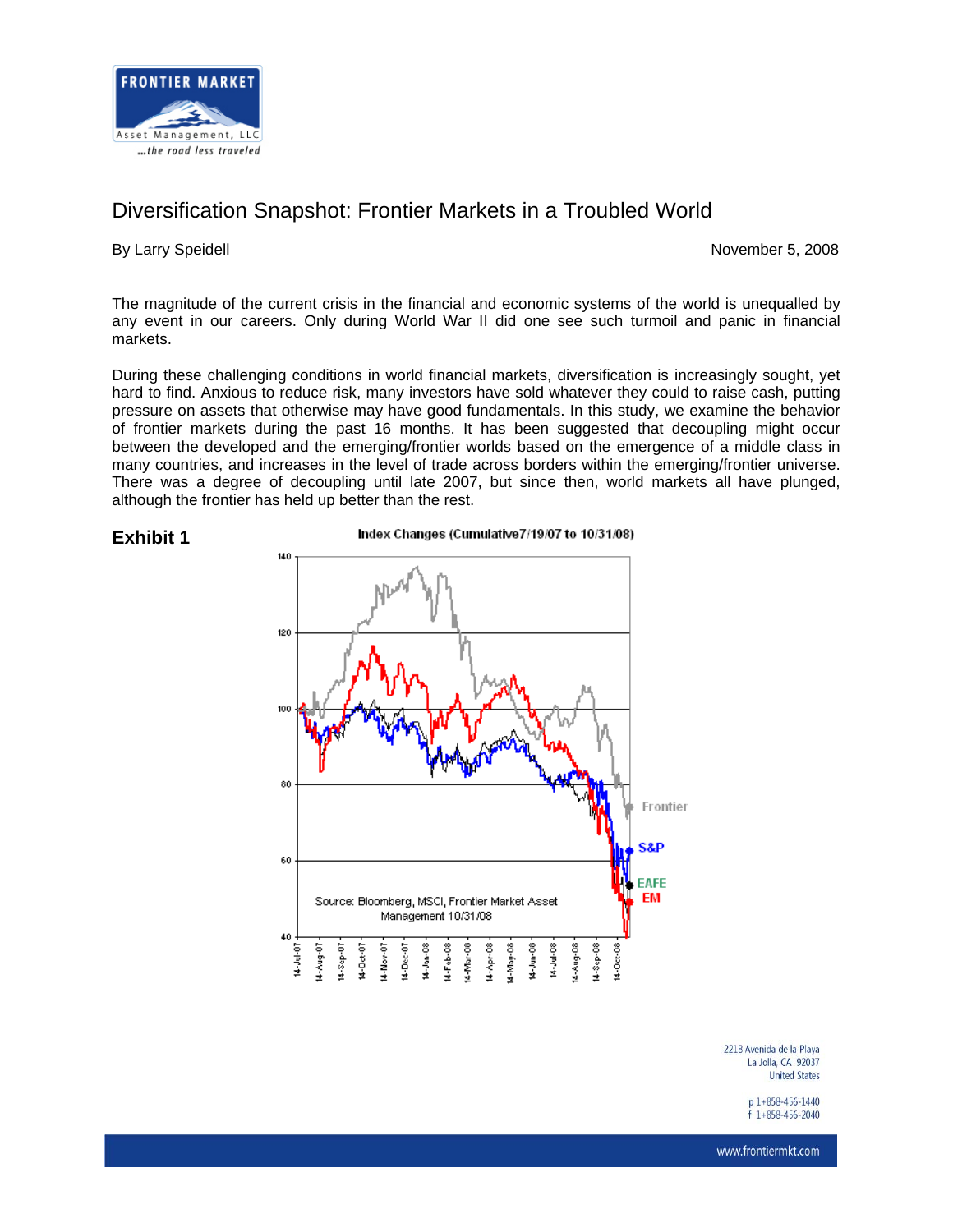It has been almost a year and a half since the Dow Jones Industrial Average peaked at 14,000 on July 19, 2007, but it seems like a distant age. Housing prices are down, the dollar is down, oil has been up and then down, while the DJIA closed at 9,325 on Friday, October 31, 2008, for a decline of 33%. Meanwhile, the S&P 500 is down 38%, the MSCI EAFE Index (Europe, Australia and Far East) has dropped 47% in dollar terms, and the MSCI Emerging Markets Index is down 51%. In comparison, our average of 28 Frontier Stock Markets has fared better, although it also is down 26%.

Other changes, shown in exhibit 2, have been dramatic: the dollar initially weakened 14% versus the Euro, but soared 19% since July; oil rose 99% to its July 3 peak, but fell 56% since, leaving it down 12% since July 2007; gold is down 23% in the past four months, while copper is down 49%; and 90-day T-bill rates dropped to near zero in the midst of the financial crisis. One piece of good news is that the level of expected inflation, as measured by the difference between the 10 year Government bond and the 10 year Treasury Inflation Protected Security, has narrowed to less than 1%.

| <b>Exhibit 2</b> |                      | Oil Brent<br><b>Futures</b> | Gold     | Copper   | Euro     | 3 mo T-Bill 10 Yr Gov |          | 10 Yr<br><b>TIPS</b> | Expected<br>Inflation |
|------------------|----------------------|-----------------------------|----------|----------|----------|-----------------------|----------|----------------------|-----------------------|
|                  | 7/19/2007            | 74.4                        | 677.5    | 7920.0   | 1.38     | 4.98                  | 5.02     | 2.64                 | 2.38                  |
|                  | 7/3/2008             | 147.7                       | 934.5    | 8812.0   | 1.57     | 1.85                  | 3.98     | 1.37                 | 2.61                  |
|                  | 10/31/2008           | 65.6                        | 724.6    | 4500.0   | 1.27     | 0.38                  | 3.97     | 3.06                 | 0.91                  |
|                  | Chg 7/19/07-7/3/08   | 98.6%                       | 37.9%    | 11.3%    | 13.8%    | $-62.9%$              | $-20.7%$ | $-48.0%$             | 9.4%                  |
|                  | Chg 7/3/08-10/31/08  | $-55.6%$                    | $-22.5%$ | $-48.9%$ | $-19.0%$ | $-79.4%$              | $-0.3%$  | 122.9%               | $-65.1%$              |
|                  | Chg 7/19/07-10/31/08 | $-11.8\%$                   | 6.9%     | $-43.2%$ | $-7.8%$  | $-92.3%$              | $-21.0%$ | 16.0%                | $-61.9%$              |

*Source: Bloomberg, Frontier Market Asset Management, Oct. 2008*



### **Exhibit 3**

Page 2 - Page 2 - Page 2 - Page 2 - Page 2 - Page 2 - Page 2 - Page 2 - Page 2 - Page 2 - Page 2 Looking at the frontier markets in more detail, exhibit 3 shows the behavior of our sample of 28 frontier markets on a regional basis during the past 16 months. In the first year of the crisis, Eastern Europe was

> *Diversification Snapshot..., November 2008*  Frontier Market Asset Management, LLC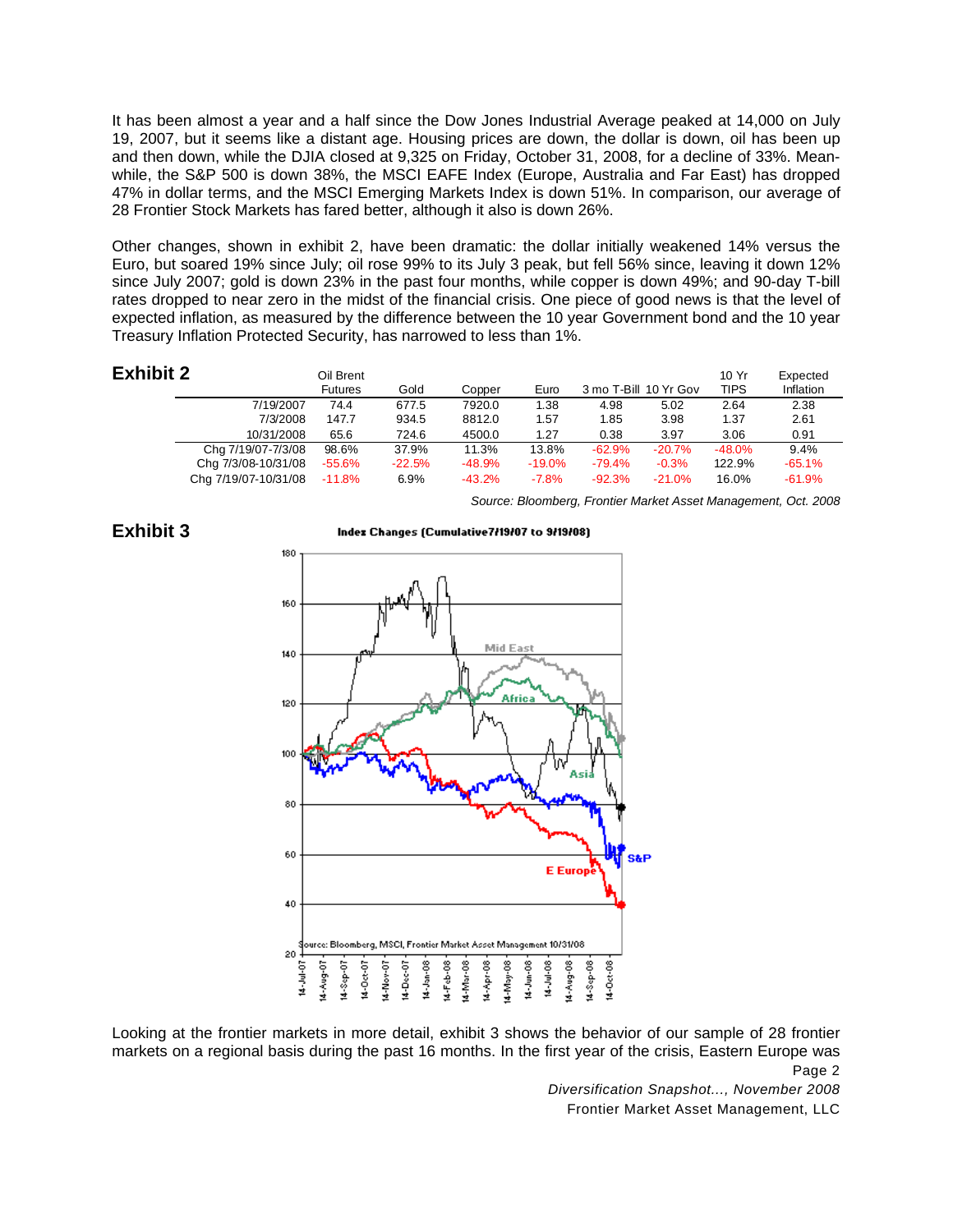hit hard, while Africa and the Middle East actually rose. Since July 2008, however, all regions are down, but the worst continues to be Eastern Europe by far.

| <b>Exhibit 4</b> | Frontier                  |             |           |            |            |                      |  |  |
|------------------|---------------------------|-------------|-----------|------------|------------|----------------------|--|--|
|                  |                           | Markets Ave | Frontier  | Frontier   | Frontier   | <b>Frontier Mid-</b> |  |  |
|                  |                           | (28)        | Asia (3)  | Africa (4) | Europe (9) | East (12)            |  |  |
|                  | % Change 7/19/07-7/3/08   | $-2.2\%$    | $-3.4\%$  | 25.6%      | $-31.5%$   | 38.3%                |  |  |
|                  | % Change 7/3/08-10/31/08  | $-23.8\%$   | $-17.1\%$ | $-21.6%$   | $-42.9%$   | $-23.1\%$            |  |  |
|                  | % Change 7/19/07-10/31/08 | $-25.5\%$   | $-19.9\%$ | $-1.5%$    | $-60.9%$   | 6.3%                 |  |  |

*Source: Bloomberg, Frontier Market Asset Management, Oct. 2008*

Another measure of the behavior of frontier markets is the correlation of daily returns versus the S&P 500 Index. Because of holidays and the lagged impact of U.S. market, we have smoothed the correlation data by using the correlation over 90 day periods of five day returns. As shown in exhibit 5, the nature of the crisis changed dramatically in September 2008. All correlations shot up and frontier markets joined the club. From a credit problem in sub-prime mortgages, the crisis exploded into a freeze of credit markets following the bankruptcy of Lehman Brothers. This affected Eastern European banks severely because their dependence of borrowing abroad. Lehman's bankruptcy also led to a flight to quality in the U.S. dollar and a collapse of the dollar "carry trade" (playing the spread on low U.S. interest rates). The result was a soaring U.S. dollar and a plunge in many emerging market currencies. Some frontier markets were caught up in this. For example, when the South African rand collapsed, it dragged down currencies of its neighbors, which also fall within its currency block: the Botswana Pula, the Zambian Kwacha and the Namibian Dollar.





Exhibit 6 shows the correlation for each index or group over the initial period of the crisis through August 2008, in the recent 60 days, as well as the whole period from July 2007 to the present.

Page 3 and 2012 to 2012 the control of the control of the control of the control of the control of the control of the control of the control of the control of the control of the control of the control of the control of the *Diversification Snapshot..., November 2008*  Frontier Market Asset Management, LLC